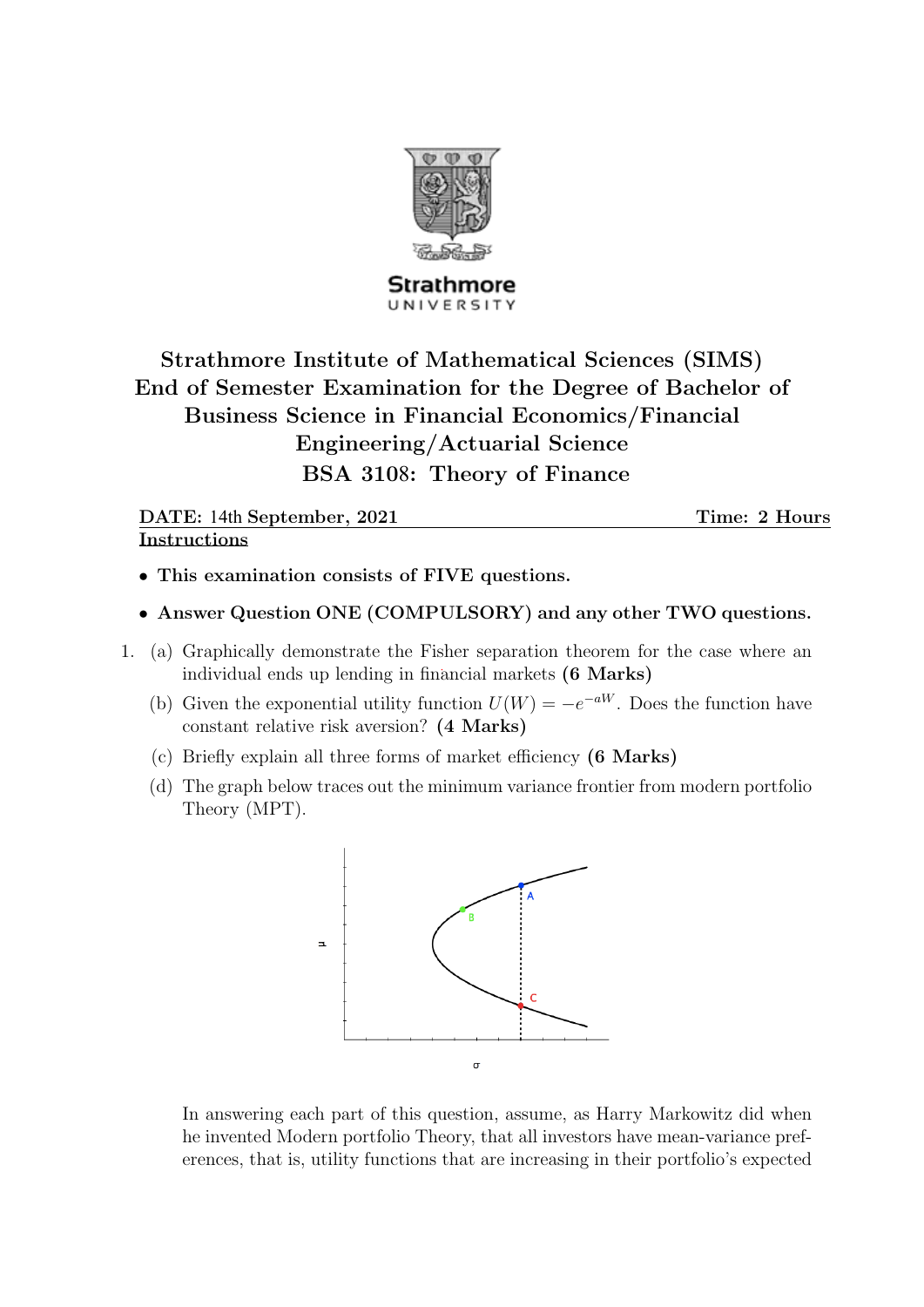return and decreasing the variance or standard deviation of their portfolio's random return. Assume, as well, that there is no risk-free asset, so that all investors must choose portfolios on or inside the minimum variance frontier.

- (i) Would any investor ever choose to hold portfolio C? Briefly explain (3 Marks)
- (ii) Suppose you observed one investor call him or her "investor 1" holding portdfolio A and another investor - call him or her "investor 2" - holding portfolioB. Which investor is risk averse: investor 1 or investor 2? Briefly explain. (3 Marks)
- (e) In the context of state preference framework, describe the following concepts:
	- (i) Arrow-Debreu securities (2 Marks)
	- (ii) Complete capital market (2 Marks)
- (f) Distinguish between statistical and economic models. What are the advantages and limitations of either? (4 Marks)
- 2. (a) Consider a consumer with income of \$100 who faces a 50 percent probability of suffering a loss that reduces his or her income to \$25 dollars. Suppose that this consumer can buy an insurance policy for x dollars that protects him or her fully by paying off \$75 if the loss occurs. Finally, assume that the consumer's preferences can be described by a Von Neumann-Morgenstern expected utility function with Bernoulli utility function of the constant relative risk aversion form

$$
u(Y) = \frac{Y^{1-\gamma} - 1}{1 - \gamma}
$$

with  $\gamma = 2$ .

- (i) Write down an expression for the consumer's expected utility if he or she decides to buy insurance. (2 Marks)
- (ii) Write down an expression for the consumer's expected utility if he or she decides not to buy the insurance. (4 Marks)
- (iii) Find the value  $x^*$  of the premium that makes the investor exactly indifferent between buying and not buying the insurance. (4 Marks)
- (b) Consider an investor with preferences over the mean  $\mu_p$  and variance  $\sigma_p^2$  of the return on his or her portfolio that are described by the utility function

$$
U(\mu_p, \sigma_p^2) = \mu_p - \left(\frac{A}{2}\right)\sigma_p^2,
$$

where a higher value of the parameter A corresponds to a greater aversion to risk. Suppose that this investor allocates the fraction  $w_1$  of his or her initial wealth to risky asset 1, with expected return  $\mu_1 = 2$  and standard deviation of its random return equal to  $\sigma_1 = 2$ , the fraction  $w_2$  of initial wealth to risky asset two, with expected return  $\mu_2 = 5$  and the standard deviation of its random return equal to  $\sigma_2 = 2$ , and the remaining fraction  $1 - w_1 - w_2$  to a risk-free asset with return  $r_f = 1$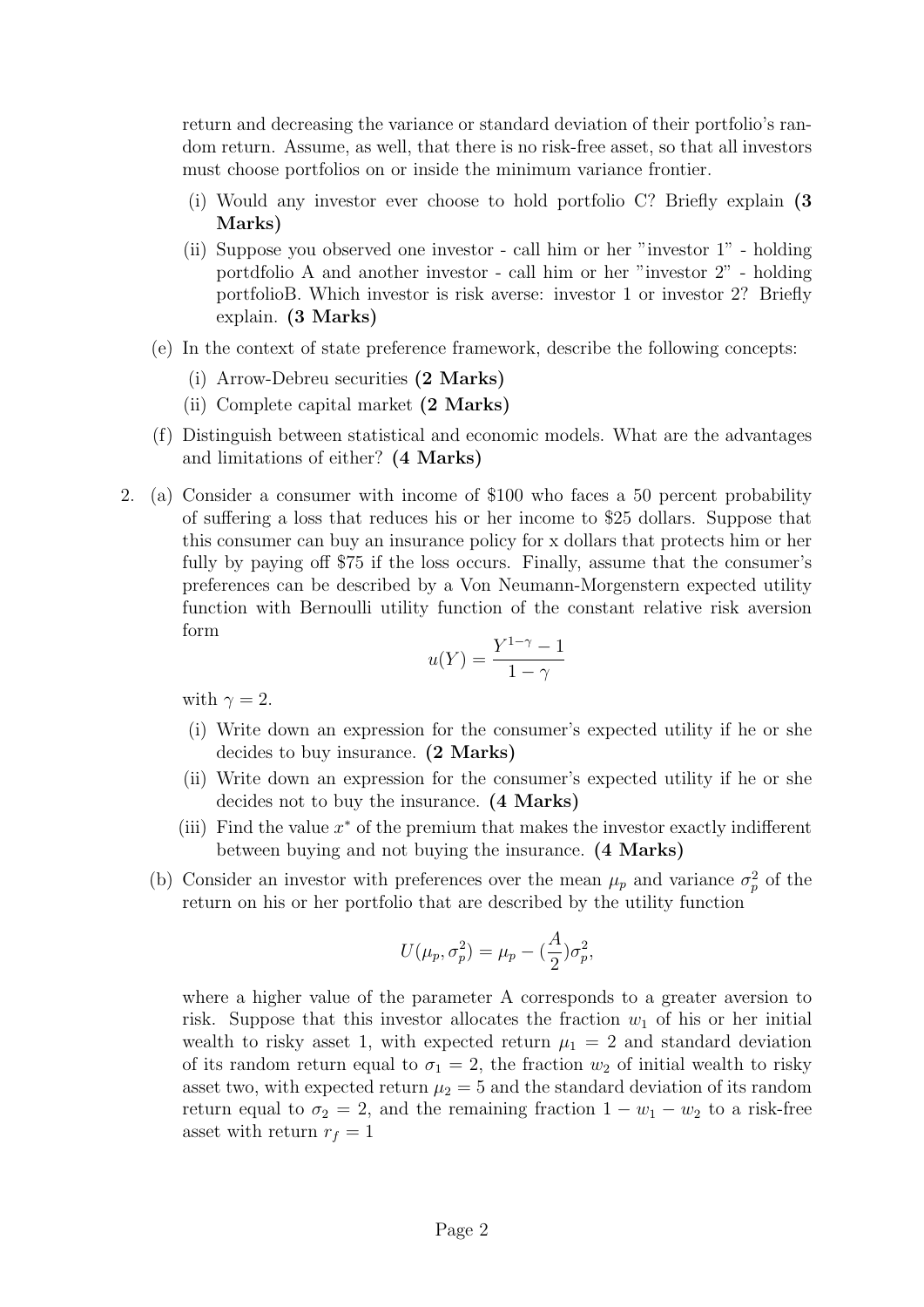Assuming that the correlation between the two risk asset returns is zero, the investor's portfolio will have return

$$
\mu_p = (1 - w_1 - w_2)r_f + w_1\mu_1 + w_2\mu_2 = 1 - w_1 - w_2 + 2w_1 + 5w_2 = 1 + w_1 + 4w_2
$$

and variance

$$
\sigma_p^2 = w_1^2 \sigma_1^2 + w_2^2 \sigma_2^2 = 4 w_1^2 + 4 w_2^2
$$

Therefore, the investor chooses  $w_1$  and  $w_2$  to maximize

$$
\mu_p - \left(\frac{A}{\sigma_p^2}\right) = 1 + w_1 + 4w_2 - 2A(w_1^2 + w_2^2)
$$

- (i) Write down the expressions for the optimal portfolio weights,  $w_1^*$  and  $w_2^*$  (4 Marks)
- (ii) Provide an intuitive link between the parameter A and the optimal portfolio choices implied by your solution to part (i) (2 Marks)
- (c) Briefly explain the concept of separation principle in the context of modern portfolio theory (4 Marks)
- 3. (a) Consider the following information.

| <b>State</b> | Asset 1 |        |        |       | Asset 2 Asset 3 Asset 4 State Probability |
|--------------|---------|--------|--------|-------|-------------------------------------------|
|              | $5\%$   | $2\%$  | 5%     | $5\%$ | 0.3                                       |
|              | $7\%$   | $6\%$  | $4\%$  | $5\%$ | 0.2                                       |
|              | 3%      | $9\%$  | 7%     | 5%    | 0.5                                       |
| Asset value  | 20,000  | 10,000 | 10,000 | n.a   |                                           |

- (i) Determine the market price of risk assuming CAPM holds. Define all the terms used. (6 Marks)
- (ii) Describe any three limitations of the CAPM model? (6 Marks)
- (b) Ms. Bethel, manager of the Humongous mutual fund, knows that her fund currently is well diversified and that it has a CAPM beta of 1.0. The risk free rate is 8% and the CAPM risk premium,  $[E(R_m) - R_f]$ , is 6.2%. She has been learning about measures of risk and knows that there are (atleast) two factors: changes in industrial production index,  $\overline{\delta_1}$ , and unexpected inflation,  $\overline{\delta_2}$ . The APT equation is

$$
E(R_i) - R_f = [\overline{\delta_1} - R_f]b_{i1} + [\overline{\delta_2} - R_f]b_{i2}
$$

$$
E(R_i) = 0.08 + [0.05]b_{i1} + [0.11]b_{i2}
$$

- (i) If her portfolio currently has a sensitivity to the first factor of  $b_{i1} = -0.5$ what is its sensitivity to unexpected inflation? (4 Marks)
- (ii) If she rebalances her portfolio to keep the same expected return but reduce her exposure to inflation to zero  $b_{i2} = 0$ , what will its sensitivity to the first factor become? (4 Marks)